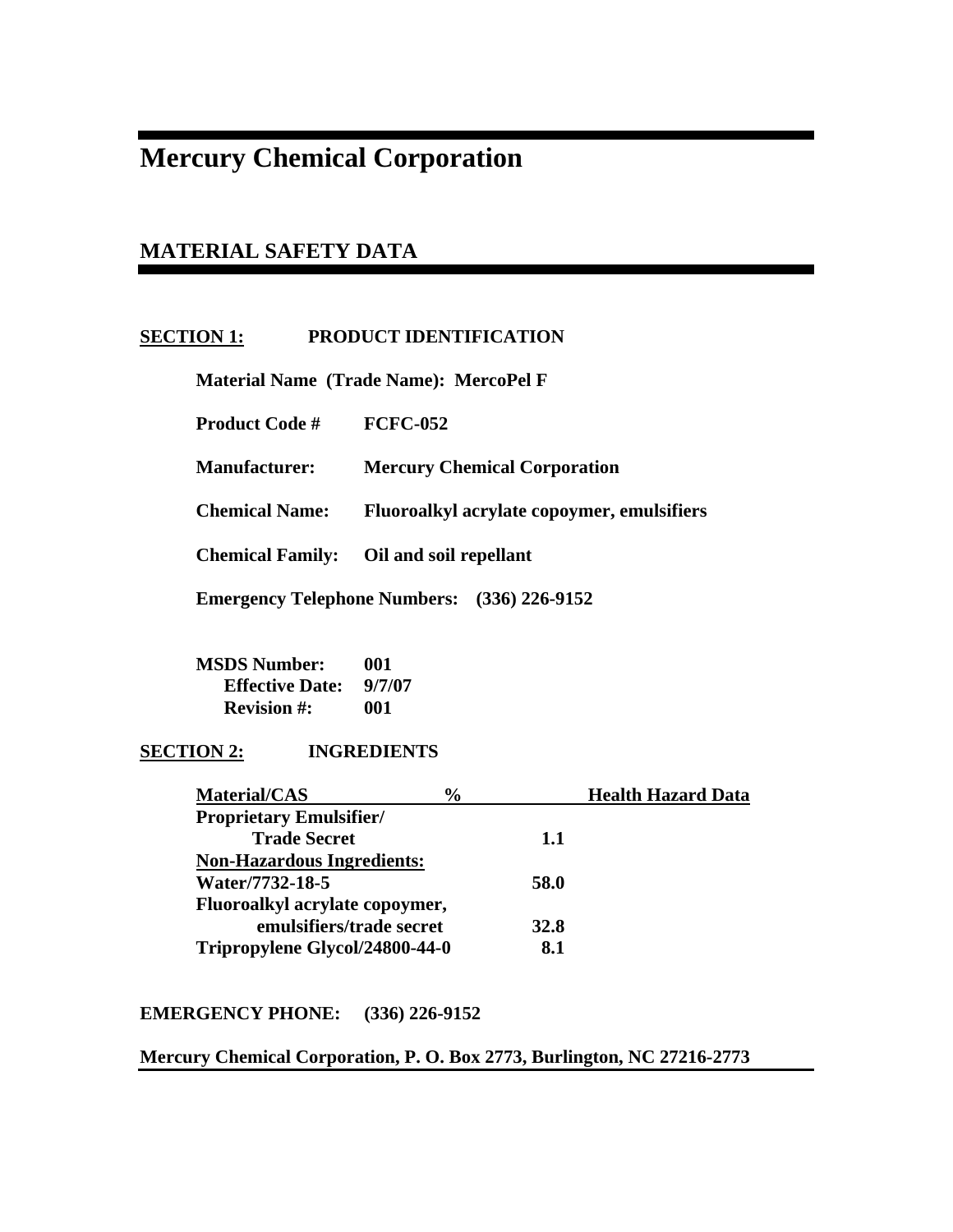### **SECTION 3: PHYSICAL DATA**

 **Boiling Point: ~100 degree C Solubility in Water: Miscible Vapor Pressure: N/D Vapor Density: N/D % Volatile by Weight: 60 pH:** ( neat ) : 3.0-7.0  **Appearance/Odor: Milkish liquid, sweetish odor** 

#### **SECTION 4: FIRE AND EXPLOSION DATA**

 **Flash Point (F): Non-flammable Flammable Limits (%): None**  Extinguishing Media: Water, alcohol, foam, CO<sub>2</sub>, or dry chemical

**Special Firefighting Procedures:** 

 **Self-contained breathing apparatus and protective clothing should be worn in fighting fires involving chemicals.** 

**Unusual Fire and Explosion Hazards:** 

**Toxic by products including hydrofluoric acid may be formed at very high temperatures.** 

#### **SECTION 5: HEALTH HAZARD INFORMATION/FIRST AID**

 **Toxicology:** 

 **Exposure Standards: Not known** 

 **Signs and Symptoms of Exposure:** 

 **Contact with the eyes and skin causes irritation and redness.** 

**Prolonged exposures to vapors may be irritating to nose, throat and respiratory tract producing symptoms of dizziness, head ache and nausea.**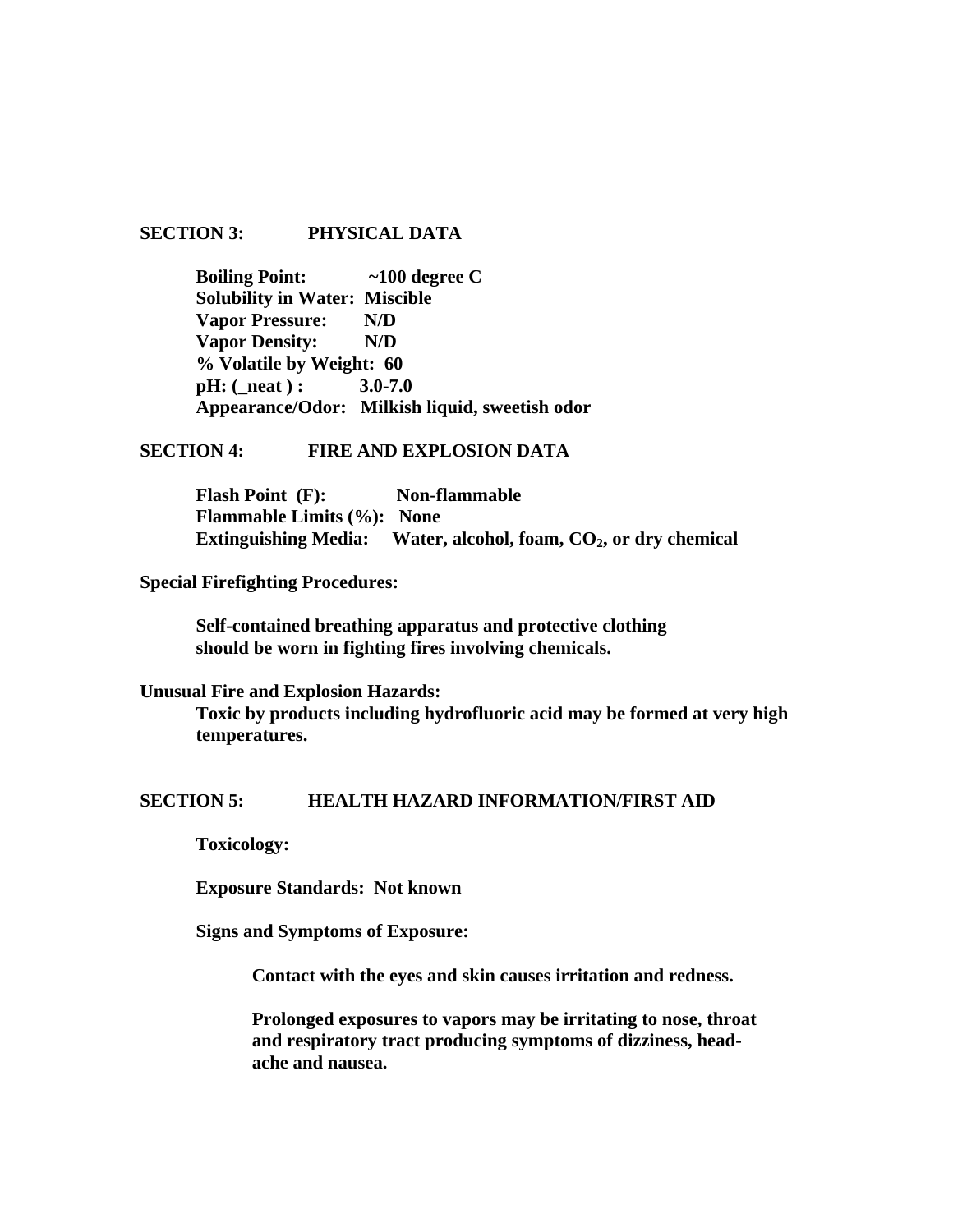### **FIRST AID**

| <b>Eye Contact:</b>  |                                                                                                                                                                                                                                                               |
|----------------------|---------------------------------------------------------------------------------------------------------------------------------------------------------------------------------------------------------------------------------------------------------------|
|                      | Immediately flush eyes with copious quantities of water for<br>a minimum of fifteen (15) minutes. Use fingers to separate<br>eyelids to assure that the eyes are being irrigated. Process<br>should begin within one minute of eye contact. Call a physician. |
| <b>Skin Contact:</b> |                                                                                                                                                                                                                                                               |
|                      | Wash exposed skin with copious quantities of soapy water.<br>Remove all contaminated clothing and wash before re-use                                                                                                                                          |
| <b>Inhalation:</b>   |                                                                                                                                                                                                                                                               |
|                      | Remove to fresh air. If breathing impaired, assisted respiration<br>(mouth to mouth) may be indicated as well as supplemental oxygen.<br>Seek medical attention.                                                                                              |
| <b>Ingestion:</b>    |                                                                                                                                                                                                                                                               |
|                      | If swallowed, call a physician immediately. Induce vomiting or<br>Remove stomach contents by gastric suction only as directed by<br>medical personnel. Never give anything by mouth to mouth an<br>unconscious person.                                        |
| <b>SECTION 6:</b>    | <b>REACTIVITY DATA</b>                                                                                                                                                                                                                                        |
| <b>Stability:</b>    | stable                                                                                                                                                                                                                                                        |
|                      | <b>Conditions to Avoid:</b>                                                                                                                                                                                                                                   |
|                      | Incompatibility (Materials to Avoid): Sodium magnesium aluminum at elevated<br>temperature above 425 degree C                                                                                                                                                 |

**Hazardous Decomposition or By-Products: Thermal decomposition may produce toxic material including hydrofluoric acid.**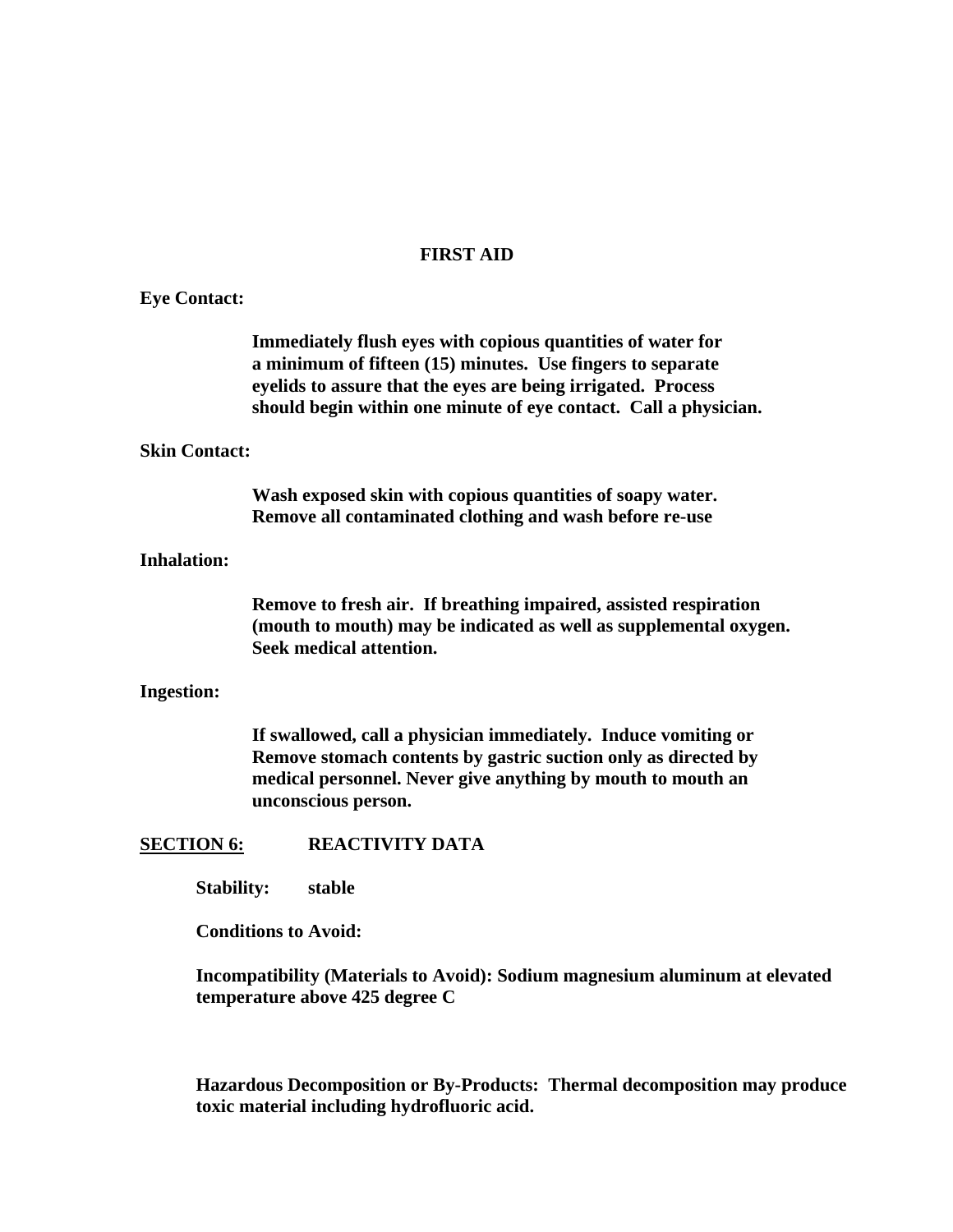**Hazardous Polymerization: Will not occur.** 

### **SECTION 7: SPILL, LEAK AND DISPOSAL PROCEDURES**

**Steps to be taken in case material is released or spilled:** 

 **Waste Disposal Method:** 

 **Dispose in approved landfill. Comply with all federal, state and local regulations.** 

**Precautions to be taken when handling and storing:** 

 **Keep away from oxidizers, heat or flames. Keep in a cool, dry ventilated storage and in closed containers. Avoid contact with skin, eyes and clothing.** 

**SECTION 8: SPECIAL PROTECTION INFORMATION** 

**Respiratory Protection:** 

**Keep container closed. Avoid prolonged breathing of vapors or mists. In poorly ventilated areas, masks of the cartridge type (NIOSH) approved for organic vapors are recommended. Generally, respiratory protection is unnecessary provided there is adequate ventilation.** 

**Eye Protection:** 

 **Chemical safety goggles to be used when working with mists, dust or liquids.** 

**Other Protective Clothing and Equipment:** 

 **Eye wash stations readily accessible Safety shower Long sleeved clothing** 

**Work and Hygienic Practices:**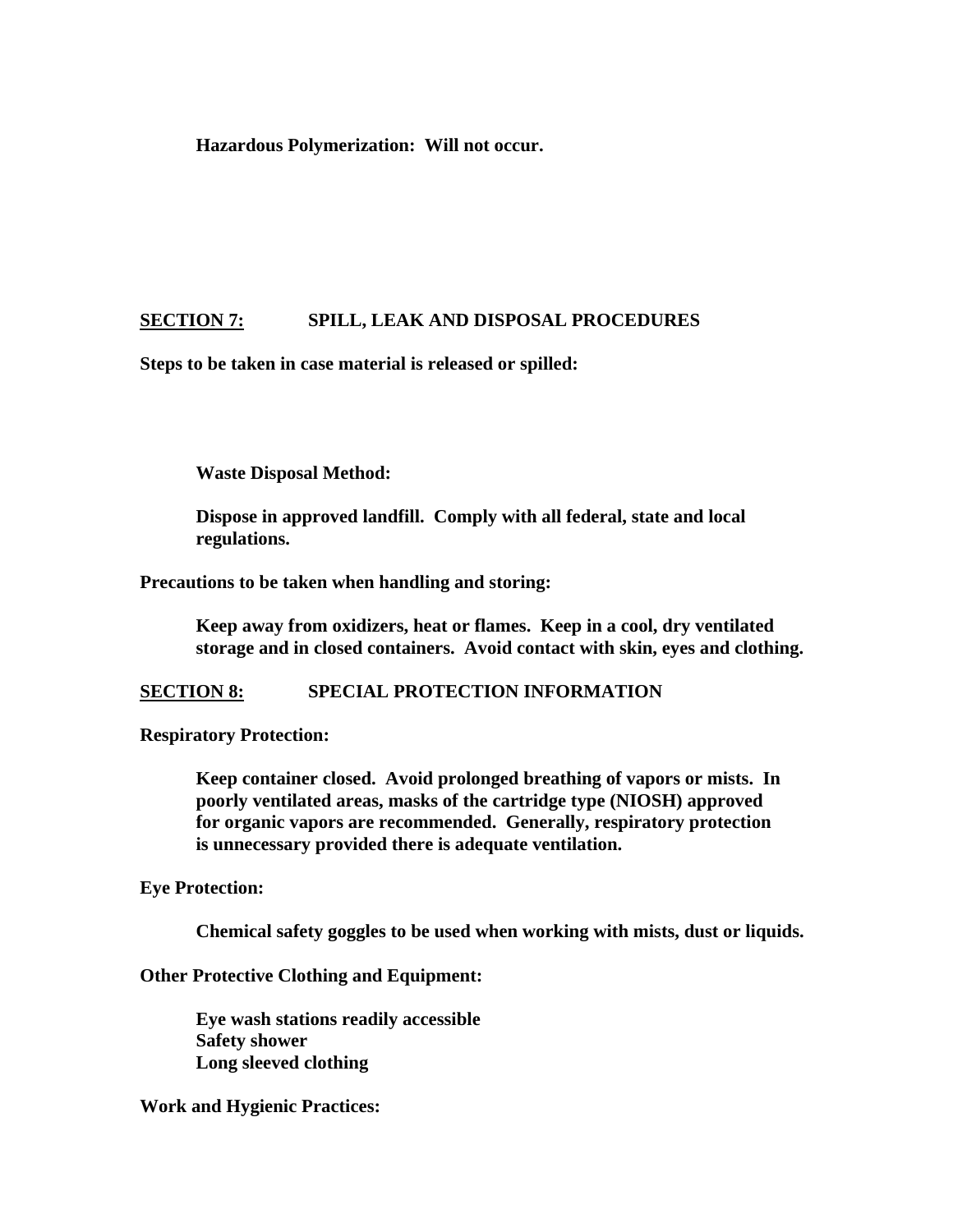**Wash at the end of each workshift and before eating, smoking or using the toilet. Change work clothing daily before leaving the work place.** 

### **SECTION 9: SPECIAL PRECAUTIONS & HANDLING INFORMATION**

 **Avoid contact with skin, eyes and clothing. Wash thoroughly after handling. Keep away from heat, sparks and flame. Keep container closed.** 

### **SECTION 10: REGULATORY INFORMATION**

### **Federal EPA**

**CERCLA: Comprehensive Environmental Response, Compensation and Liability Act of 1980 requires notification to the National Response Center for release of quantities of hazardous substances equal to or greater than the reportable quantities (RQ's) in 40 CFR 302.4.** 

**Components present in this product at a level which could require reporting under this statute are:** 

| <b>Material</b>                   | CAS#        | Concentration $(\% )$ |
|-----------------------------------|-------------|-----------------------|
| <b>Proprietary Emulsifier/</b>    |             |                       |
| <b>Trade Secret</b>               | 1.1         |                       |
| <b>Non-Hazardous Ingredients:</b> |             |                       |
| Water/7732-18-5                   | 58.0        |                       |
| Fluoroalkyl acrylate copoymer,    |             |                       |
| emulsifiers/trade secret          | <b>32.8</b> |                       |
| Tripropylene Glycol/24800-44-0    | 8.1         |                       |

**SARA Title III: Superfund Amendments and Reauthorization Act of 1986 requires submission of annual reports of release of toxic chemicals that appear in 40 CFR 372 (for SARA 313). This information must be included in all MSDS's that are copied and distributed for this material.** 

**Components present in this product at a level which could require reporting under this statute are:** 

| <b>Material</b>                | $CAS\#$ | Concentration $(\% )$ |
|--------------------------------|---------|-----------------------|
| <b>Proprietary Emulsifier/</b> |         |                       |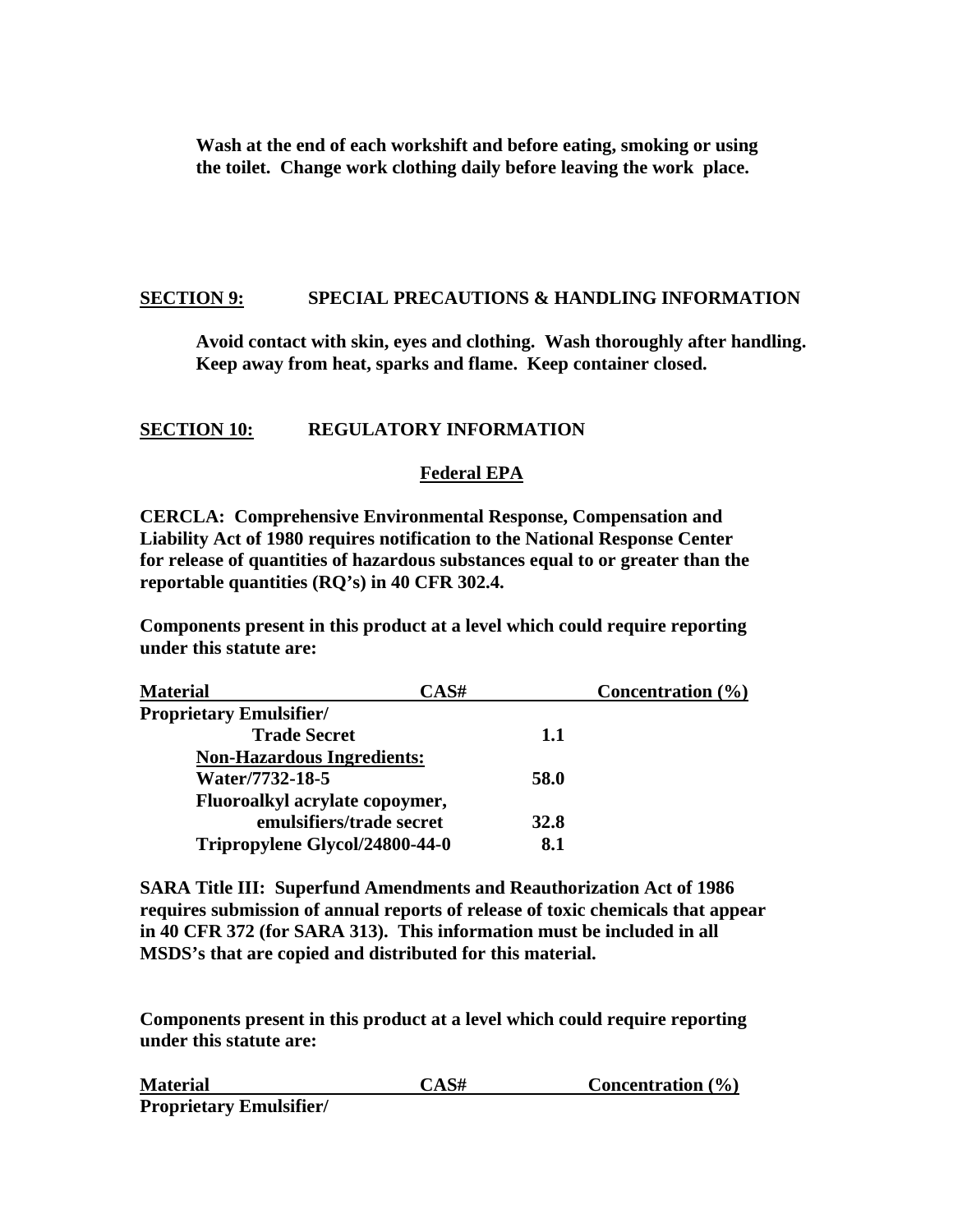| <b>Trade Secret</b>               | 1.1         |
|-----------------------------------|-------------|
| <b>Non-Hazardous Ingredients:</b> |             |
| Water/7732-18-5                   | 58.0        |
| Fluoroalkyl acrylate copoymer,    |             |
| emulsifiers/trade secret          | <b>32.8</b> |
| Tripropylene Glycol/24800-44-0    | 8.1         |

**Sara Title III: Superfund Amendments and Reauthorization Act of 1986 requires emergency planning based on Threshold Planning Quantities (TPQs) and release reporting based on reportable quantities (RQs) in 40 CFR 355.** 

**Components present in this product at a level which could require reporting under this statute are:** 

| <b>Material</b>                   | CAS# | Concentration $(\% )$ |
|-----------------------------------|------|-----------------------|
| <b>Proprietary Emulsifier/</b>    |      |                       |
| <b>Trade Secret</b>               | 1.1  |                       |
| <b>Non-Hazardous Ingredients:</b> |      |                       |
| Water/7732-18-5                   | 58.0 |                       |
| Fluoroalkyl acrylate copoymer,    |      |                       |
| emulsifiers/trade secret          | 32.8 |                       |
| Tripropylene Glycol/24800-44-0    | 8.1  |                       |

**TSCA: Toxic Substances Control Act status: The ingredients of this product are on the TSCA inventory.** 

### **State Right-To-Know**

**CALIFORNIA Proposition 65 (reportable materials): NONE** 

| <b>Material</b>                       | CAS#        | Concentration $(\% )$ |
|---------------------------------------|-------------|-----------------------|
| <b>Proprietary Emulsifier/</b>        |             |                       |
| <b>Trade Secret</b>                   | 1.1         |                       |
| <b>Non-Hazardous Ingredients:</b>     |             |                       |
| Water/7732-18-5                       | 58.0        |                       |
| <b>Fluoroalkyl acrylate copoymer,</b> |             |                       |
| emulsifiers/trade secret              | <b>32.8</b> |                       |
| Tripropylene Glycol/24800-44-0        | 8.1         |                       |

**MASSACHUSETTS Right-To-Know, Substance Inventory (MSL) lists hazardous substances and extraordinarily hazardous substances which must be identified**  when present in products.  $(\geq+0.0001\%)$ 

**Components present in this product at a level which could require reporting**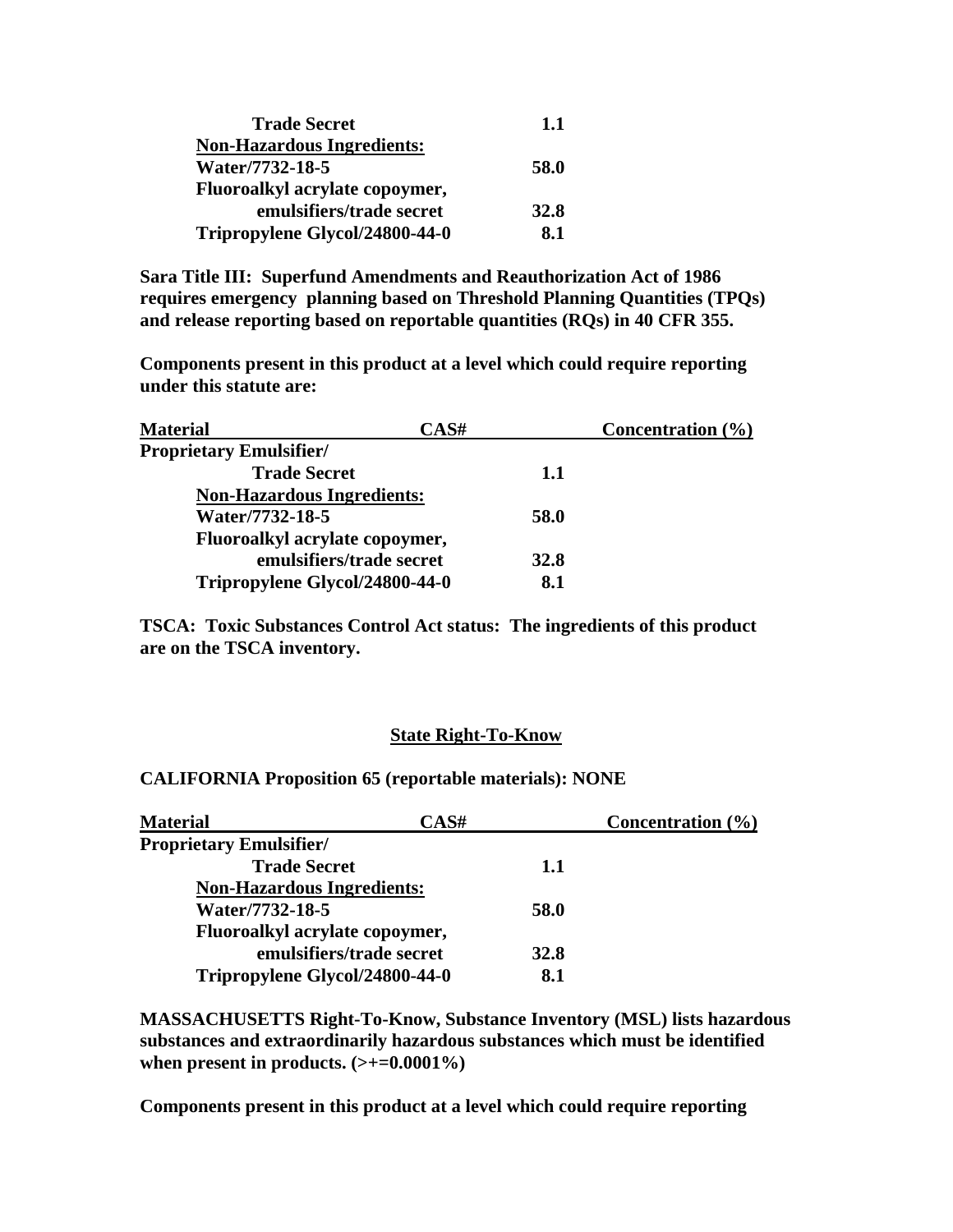**under this statute are:** 

### **Extraordinarily Hazardous Substances**

| <b>Material</b>                   | CAS#        | Concentration $(\% )$ |
|-----------------------------------|-------------|-----------------------|
| <b>Proprietary Emulsifier/</b>    |             |                       |
| <b>Trade Secret</b>               | 1.1         |                       |
| <b>Non-Hazardous Ingredients:</b> |             |                       |
| Water/7732-18-5                   | 58.0        |                       |
| Fluoroalkyl acrylate copoymer,    |             |                       |
| emulsifiers/trade secret          | <b>32.8</b> |                       |
| Tripropylene Glycol/24800-44-0    | 8.1         |                       |

### **Other Hazardous Substances**

| <b>Material</b>                   | CAS# | Concentration $(\% )$ |
|-----------------------------------|------|-----------------------|
| <b>Proprietary Emulsifier/</b>    |      |                       |
| <b>Trade Secret</b>               | 1.1  |                       |
| <b>Non-Hazardous Ingredients:</b> |      |                       |
| Water/7732-18-5                   | 58.0 |                       |
| Fluoroalkyl acrylate copoymer,    |      |                       |
| emulsifiers/trade secret          | 32.8 |                       |
| Tripropylene Glycol/24800-44-0    | 8.1  |                       |

**PENNSYLVANIA Right-To-Know, Hazardous Substances Inventory lists hazardous substances and special hazardous substances which must be identified when present in products.** 

**Components present in this product at a level which could require reporting under this statute are:** 

| <b>Material</b>                   | CAS#        | Concentration $(\% )$ |
|-----------------------------------|-------------|-----------------------|
| <b>Proprietary Emulsifier/</b>    |             |                       |
| <b>Trade Secret</b>               | 1.1         |                       |
| <b>Non-Hazardous Ingredients:</b> |             |                       |
| Water/7732-18-5                   | 58.0        |                       |
| Fluoroalkyl acrylate copoymer,    |             |                       |
| emulsifiers/trade secret          | <b>32.8</b> |                       |
| Tripropylene Glycol/24800-44-0    | 8.1         |                       |

**NEW JERSEY Worker and Community Right-To-Know Act Hazardous Substance Inventory lists hazardous components present in this product which could require reporting under this statute are:** 

| <b>Material</b>                | CAS# | Concentration $(\% )$ |
|--------------------------------|------|-----------------------|
| <b>Proprietary Emulsifier/</b> |      |                       |